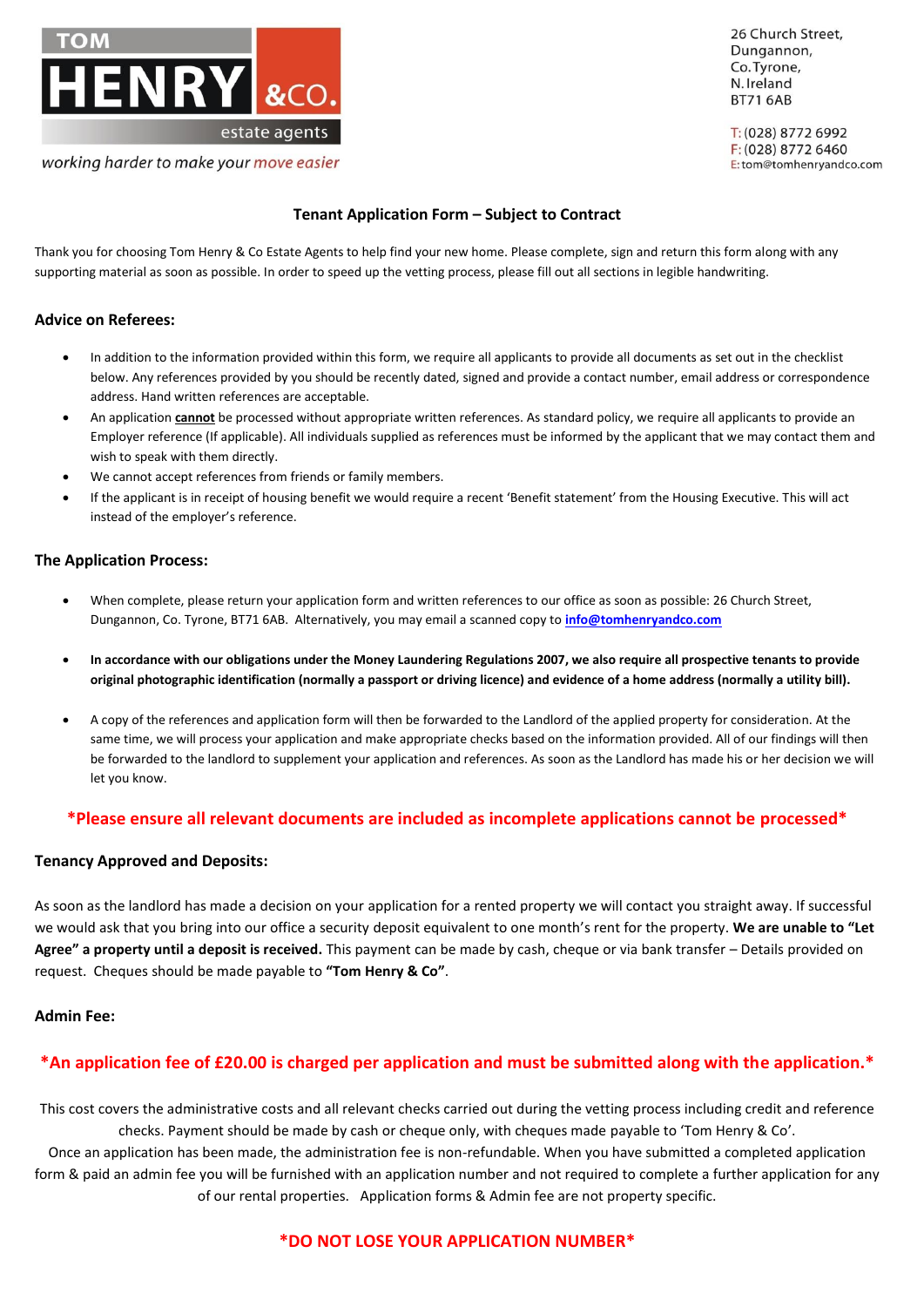

26 Church Street, Dungannon, Co. Tyrone, N. Ireland **BT71 6AB** 

T: (028) 8772 6992 F: (028) 8772 6460 E:tom@tomhenryandco.com

## **Rental Application Checklist:**

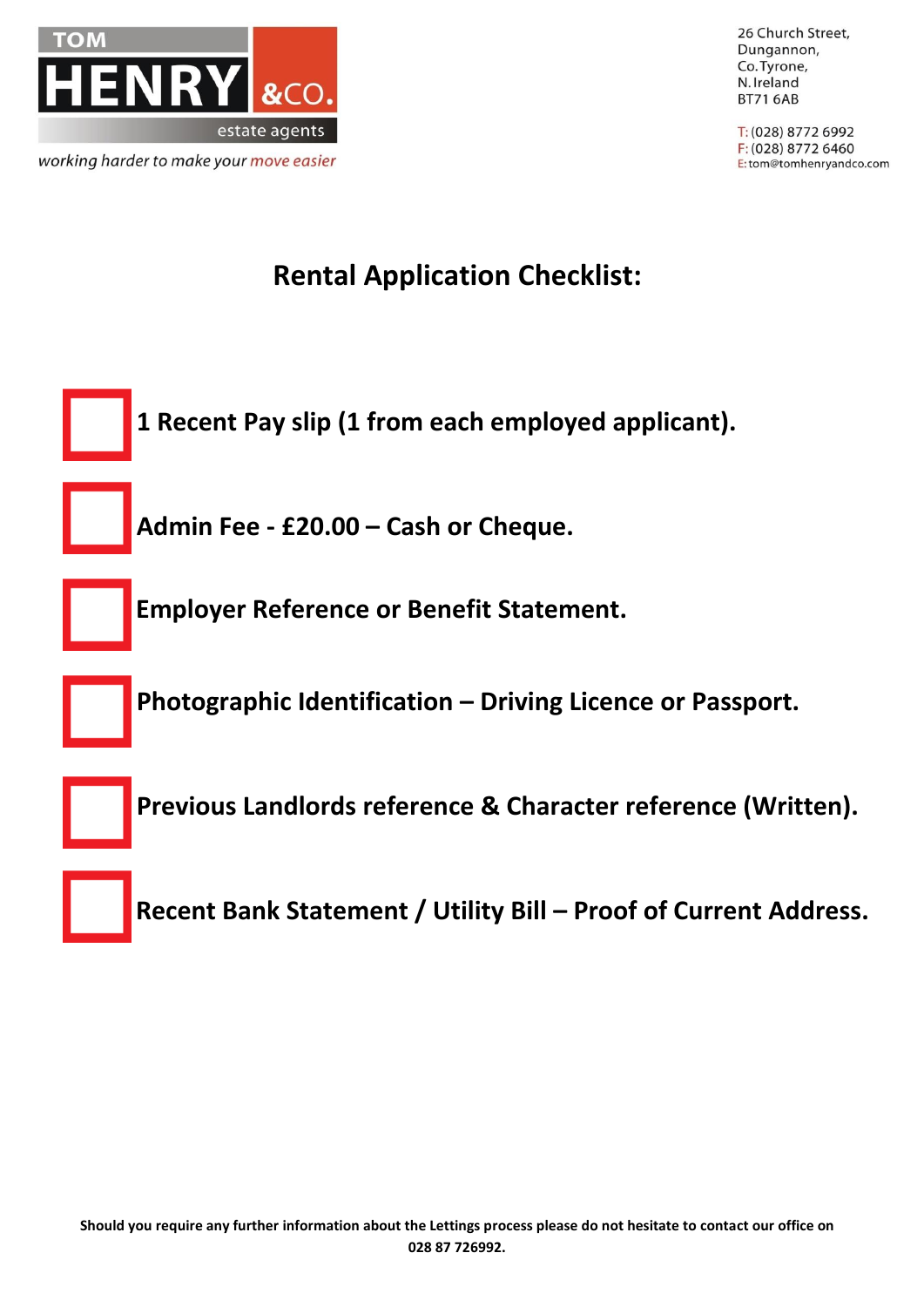

26 Church Street, Dungannon, Co. Tyrone, N. Ireland **BT71 6AB** 

T: (028) 8772 6992 F: (028) 8772 6460 E:tom@tomhenryandco.com

| <b>For Office Use Only</b>   |  |
|------------------------------|--|
| <b>Application Fee Paid:</b> |  |
| <b>Application Number:</b>   |  |

## Section 1:

| Address of property you wish to |  |
|---------------------------------|--|
| rent:                           |  |

### Section 2:

| Title:             | Forename (s):  |  |
|--------------------|----------------|--|
| Surname:           | Date of birth: |  |
| Home phone number: | Mobile number: |  |

## **Email Address**

| What is your current<br>address? | Postcode: |  |  |  |  |
|----------------------------------|-----------|--|--|--|--|

| How long have you lived at this |       |  |
|---------------------------------|-------|--|
| address for?                    | Years |  |

|--|

## Which best describes you at your current address?

Living with parents?

| A property owner?    | A Housing Executive tenant? |  | A private landlord tenant? |  |
|----------------------|-----------------------------|--|----------------------------|--|
| Living with parents? | Living with friends?        |  | Other (Please specify):    |  |

| Where did you live before<br>you current address?  |              | Postcode:                   |       |                            |        |
|----------------------------------------------------|--------------|-----------------------------|-------|----------------------------|--------|
| How long did you live at this                      | address for? |                             | Years |                            | Months |
| Which best described you at your previous address? |              |                             |       |                            |        |
| A property owner?                                  |              | A Housing Executive tenant? |       | A private landlord tenant? |        |

Living with friends?

Other (Please specify):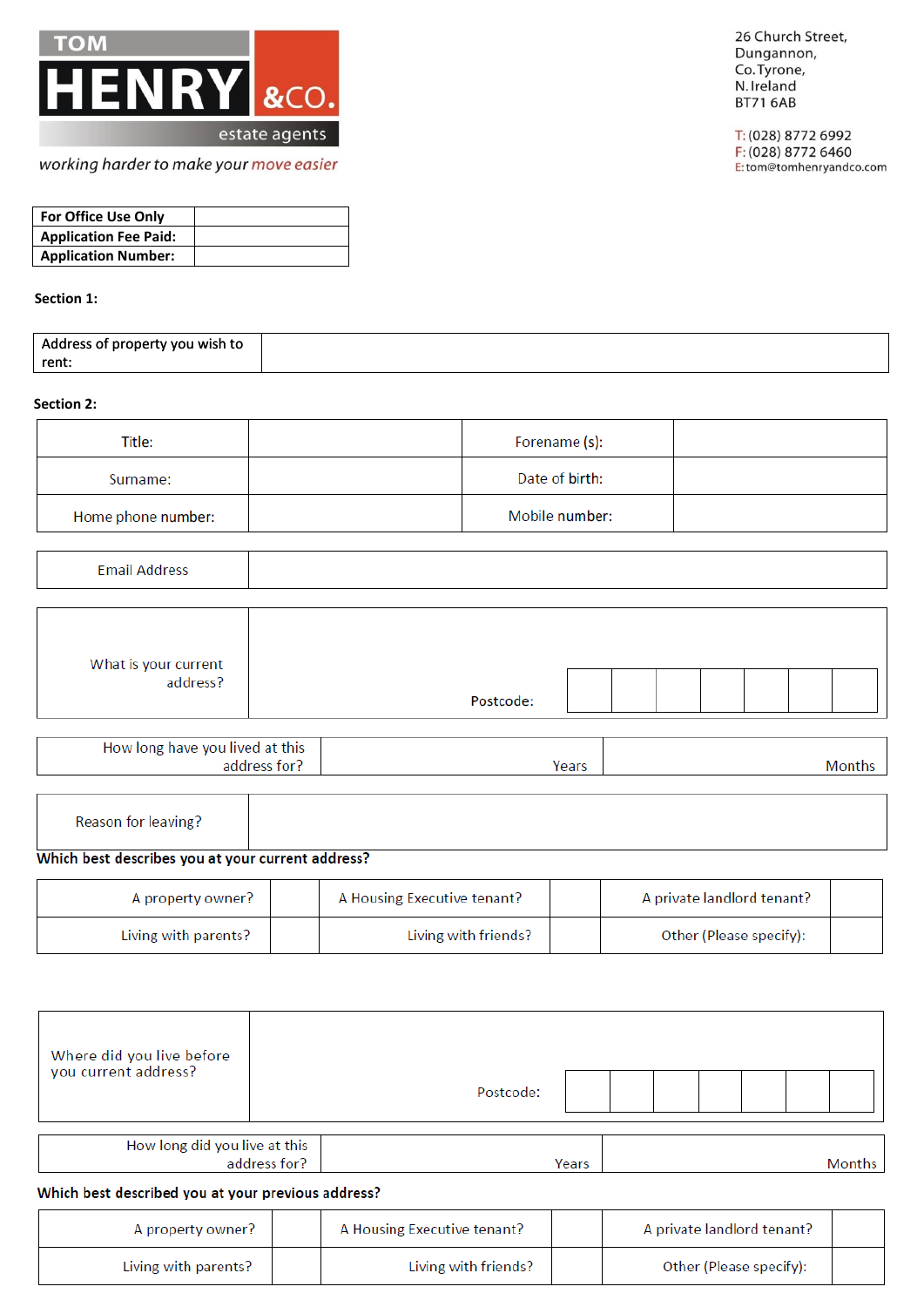

26 Church Street, Dungannon, Co. Tyrone, N. Ireland **BT71 6AB** 

T: (028) 8772 6992 F: (028) 8772 6460 E:tom@tomhenryandco.com

| Do you have any County Court Judgements (CCJ's) registered against you?                                                          | Yes / No |  |  |  |
|----------------------------------------------------------------------------------------------------------------------------------|----------|--|--|--|
| If you answered YES to the above question, please give details and any other financial facts relevant to your application below: |          |  |  |  |
|                                                                                                                                  |          |  |  |  |
|                                                                                                                                  |          |  |  |  |

| Will there be any smokers<br>living at the property?                                                                                                                                                                                        | Yes / No | Will there be any pets kept<br>at the property? | Yes / No |  |  |  |  |
|---------------------------------------------------------------------------------------------------------------------------------------------------------------------------------------------------------------------------------------------|----------|-------------------------------------------------|----------|--|--|--|--|
| $\mathcal{A} \cdot \mathbf{I}$ . The contract of the contract of the contract of the contract of the contract of the contract of the contract of the contract of the contract of the contract of the contract of the contract of the contra |          |                                                 |          |  |  |  |  |

If there will be pets kept at the property, please give details below on how many and what type(s) of pet(s) you have:

#### $\overline{\mathbf{3}}$ Other People Who Will Be Living With You

Please tell us about any other people who will be living in the property with you by supplying their names, date of birth and relationship to you below:

| Full Name:       | Date of Birth | Relationship |  |
|------------------|---------------|--------------|--|
| Full Name:       | Date of Birth | Relationship |  |
| <b>Full Name</b> | Date of Birth | Relationship |  |
| <b>Full Name</b> | Date of Birth | Relationship |  |

#### **Your Current Landlord's Details** 4

If you rent the property you currently live in, please give details of your Landlord or the Estate / Letting Agency managing the property on behalf of your Landlord.

| Landlord / Agent<br>Name:          | Contact  |                                            |  |
|------------------------------------|----------|--------------------------------------------|--|
| Landline Number:                   | Address: |                                            |  |
| Mobile Number:                     |          |                                            |  |
| Landlord / Agent<br>email address: |          | How much rent are you<br>currently paying? |  |

#### 5 Your Employment & Income Details

Please give details of your current employer. If you are self-employed, please give details of your accountant. If you are currently unemployed, please go to section b.

| Are you employed full time? | Are you employed part time? | Are you self-employed?                          |  |
|-----------------------------|-----------------------------|-------------------------------------------------|--|
| Are you retired?            | Are you unemployed?         | Are you living by independent<br>means <i>!</i> |  |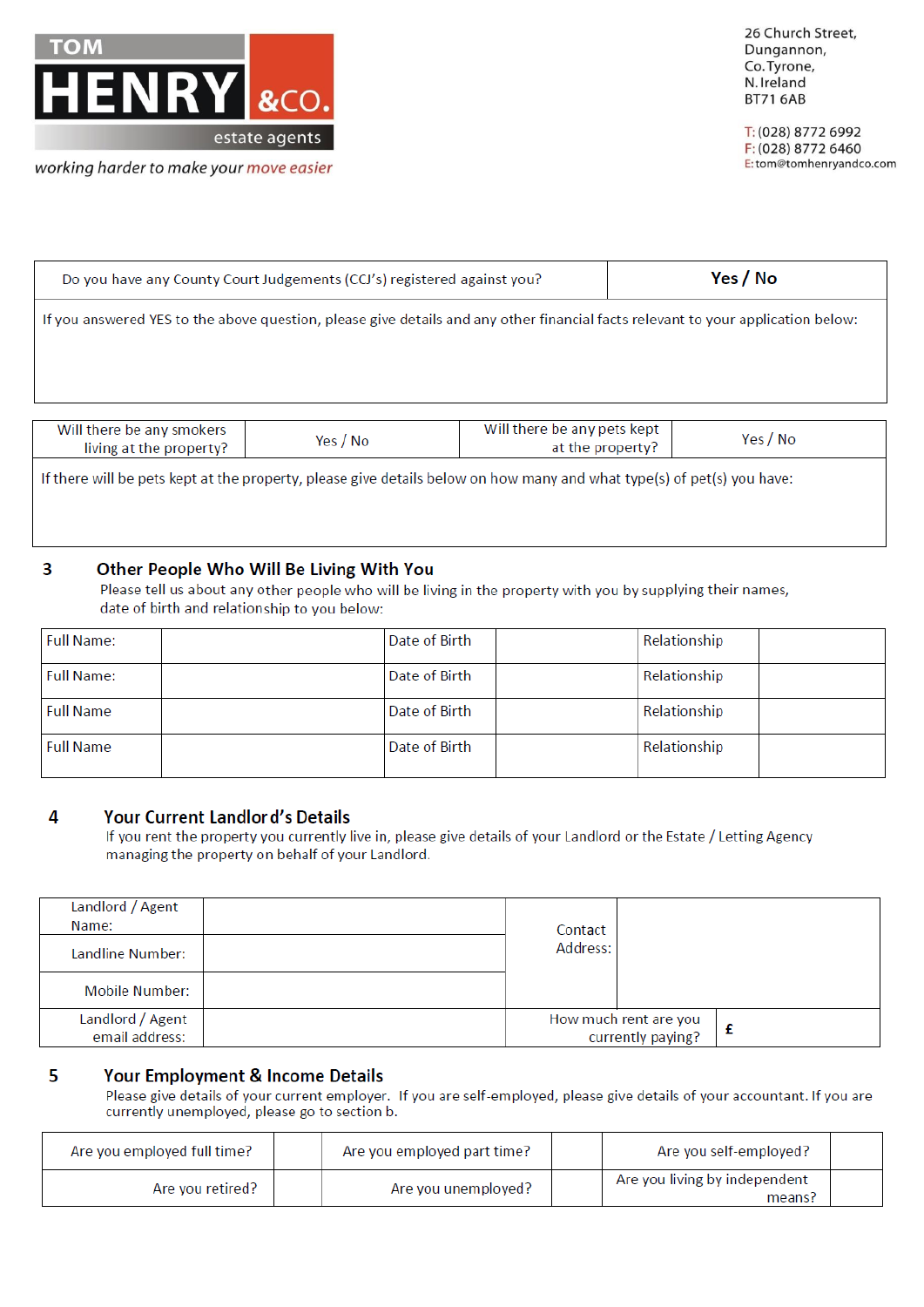

26 Church Street, Dungannon, Co. Tyrone, N. Ireland **BT71 6AB** 

T: (028) 8772 6992 F: (028) 8772 6460 E:tom@tomhenryandco.com

#### 5a **Your Employers Details**

Please give details of your current employer. If you are self-employed, please give details of your accountant. If you are currently unemployed, please go to section b.

| <b>Contact Name:</b>     |                     |  |
|--------------------------|---------------------|--|
| <b>Company Name:</b>     |                     |  |
| <b>Contact Position:</b> | Contact<br>Address: |  |
| <b>Contact Number:</b>   |                     |  |
| Contact email:           |                     |  |

#### 5b **Benefit Entitlement**

Please provide details of all benefits which you are currently in receipt of. A copy of your Benefit Decision Notice is required and should be attached to this application.

| <b>Type of Benefit</b> | How much are you entitled to? | How often is this paid? |
|------------------------|-------------------------------|-------------------------|
|                        |                               |                         |
|                        |                               |                         |
|                        |                               |                         |
|                        |                               |                         |
|                        |                               |                         |
|                        |                               |                         |

#### 6 **Character Reference**

You need to give us details of somebody we can approach for a character reference. This CANNOT be a relative or your employer. Your character reference should be someone in a professional standing.

| <b>Contact Name:</b> |                     |  |
|----------------------|---------------------|--|
| Landline Number:     | Contact<br>Address: |  |
| Mobile Number:       |                     |  |

#### 7 **Next of Kin Details**

Please give us details of a member of your family we can contact in case of an emergency.

| <b>Contact Name:</b> |                     |  |
|----------------------|---------------------|--|
| Landline Number:     | Contact<br>Address: |  |
| Mobile Number:       |                     |  |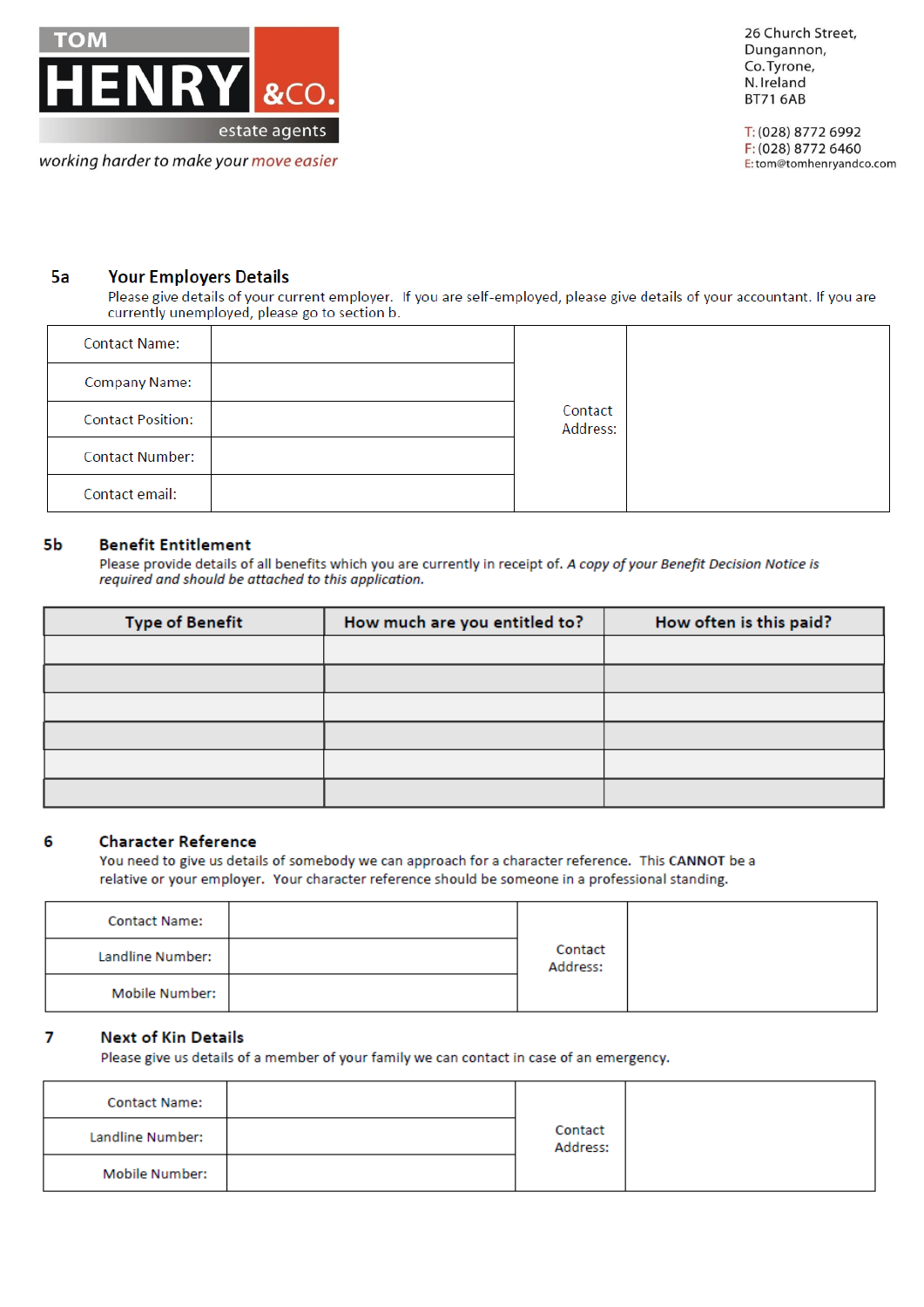

26 Church Street, Dungannon, Co. Tyrone, N. Ireland **BT71 6AB** 

T: (028) 8772 6992 F: (028) 8772 6460 E:tom@tomhenryandco.com

## **Declaration**

I confirm that the information supplied, to the best of my knowledge and belief to be true. I consent to this information being verified by contacting the third parties in this form. I understand that the results of the findings will be forwarded to Tom Henry & Co Ltd. and their Landlord client and may be accessed again should I default on any rental payment or apply for a new tenancy agreement in the future.

I understand that in the event of any default by me of the covenants in my tenancy agreement wth my landlord, the information contained herein may be disclosed to tracing companies and / or debt collection agecies in order to recover any monies due or to tracemy whereabouts. I understand that the information provided by me may be transferred to a country outside the EU for the purpose only of processing this reference application, notwithstanding such transfer, Tom Henry & Co Ltd. will remain the Data Controller for the purpose of this application.

The information provided in this form by me is information as described in Ground 17 of the Housing Act 1966 and I understand that in any information within this application is found to be untrue, it is grounds for termination of the tenancy.

Please sign below to confirm that you wish to apply to rent a property through Tom Henry & Co Ltd. and that you agree to the above declaration.

| <b>Applicant 1</b> | <b>Print Name</b> | Date |
|--------------------|-------------------|------|
|                    |                   |      |
| <b>Applicant 2</b> | <b>Print Name</b> | Date |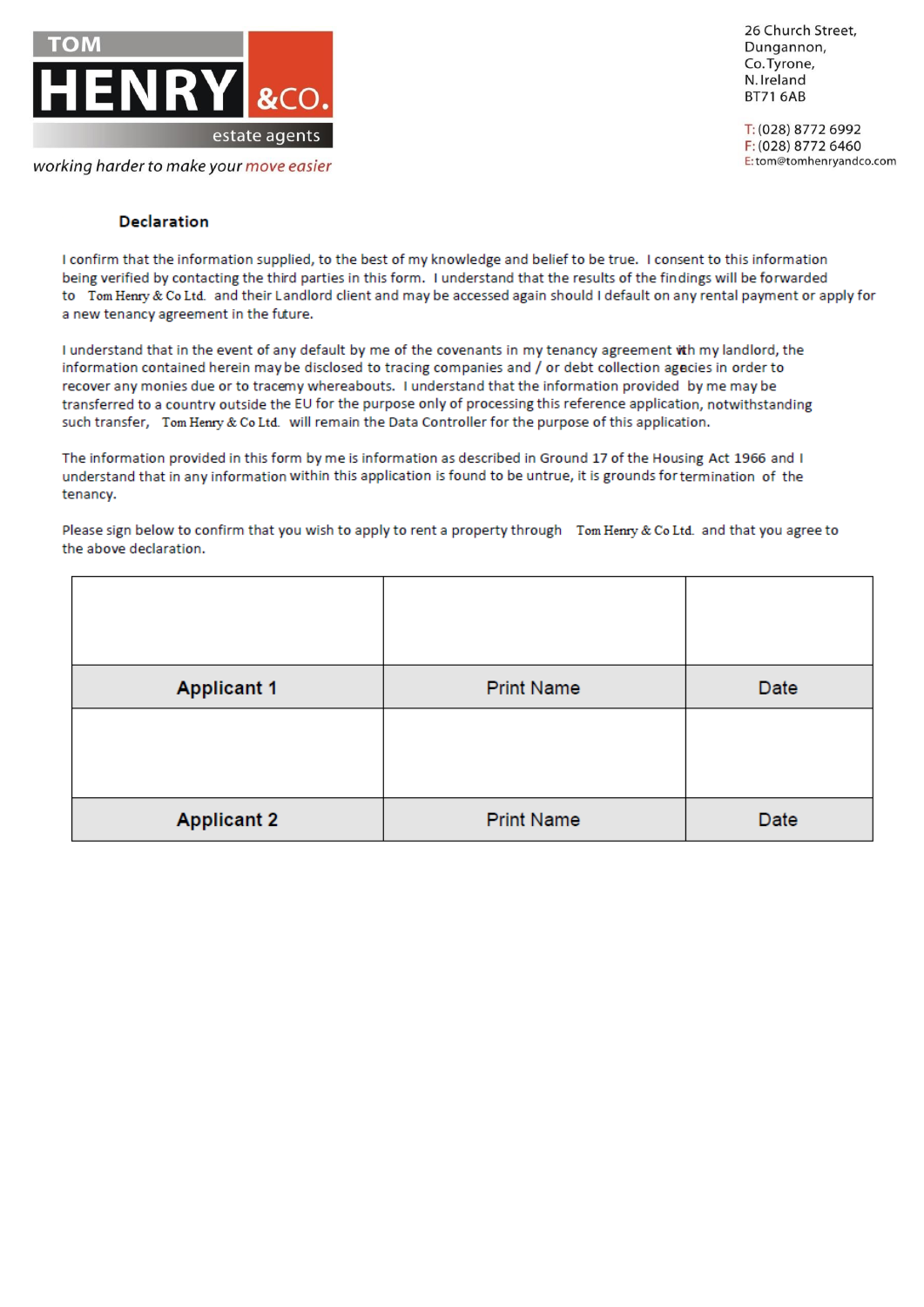**TOM HENRY & CO 26 CHURCH STREET DUNGANNON CO. TYRONE BT71 6AB T:02887726992 F:02887726460 info@tomhenryandco.com**



working harder to make your move easier

# **EMPLOYERS REFERENCE**

## **PLEASE COMPLETE AND STAMP WITH COMPANY STAMP OR TYPE ON HEADED PAPER**

**NAME OF EMPLOYEE:\_\_\_\_\_\_\_\_\_\_\_\_\_\_\_\_\_\_\_\_\_\_\_\_\_\_\_\_\_\_\_\_\_\_\_\_\_\_\_\_\_\_\_\_\_**

**CONTACT NUMBER:\_\_\_\_\_\_\_\_\_\_\_\_\_\_\_\_\_\_\_\_\_\_\_\_\_\_\_\_\_\_\_\_\_\_\_\_\_\_\_\_\_\_\_\_\_\_**

**LENGTH OF SERVICE:** 

**UNDER NOTICE OF TERMINATION? YES / NO**

**ANY ISSUES WITH EMPLOYEE? YES / NO**

**PLEASE GIVE DETAILS:**

**SIGNED BY:\_\_\_\_\_\_\_\_\_\_\_\_\_\_\_\_\_\_\_\_\_\_\_\_\_\_\_\_\_\_ COMPANY STAMP:**

**PRINT:\_\_\_\_\_\_\_\_\_\_\_\_\_\_\_\_\_\_\_\_\_\_\_\_\_\_\_\_\_\_\_\_\_\_**

**POSITION:\_\_\_\_\_\_\_\_\_\_\_\_\_\_\_\_\_\_\_\_\_\_\_\_\_\_\_\_\_\_\_**

**DATE:\_\_\_\_\_\_\_\_\_\_\_\_\_\_\_\_\_\_\_\_\_\_\_\_\_\_\_\_\_\_\_\_\_\_\_**

**N.B. ALL REFERENCES ARE TREATED STRICTLY CONFIDENTIAL**

**PLEASE RETURN THIS TO EMPLOYEE OR FORWARD TO OUR OFFICE BY POST OR FAX**